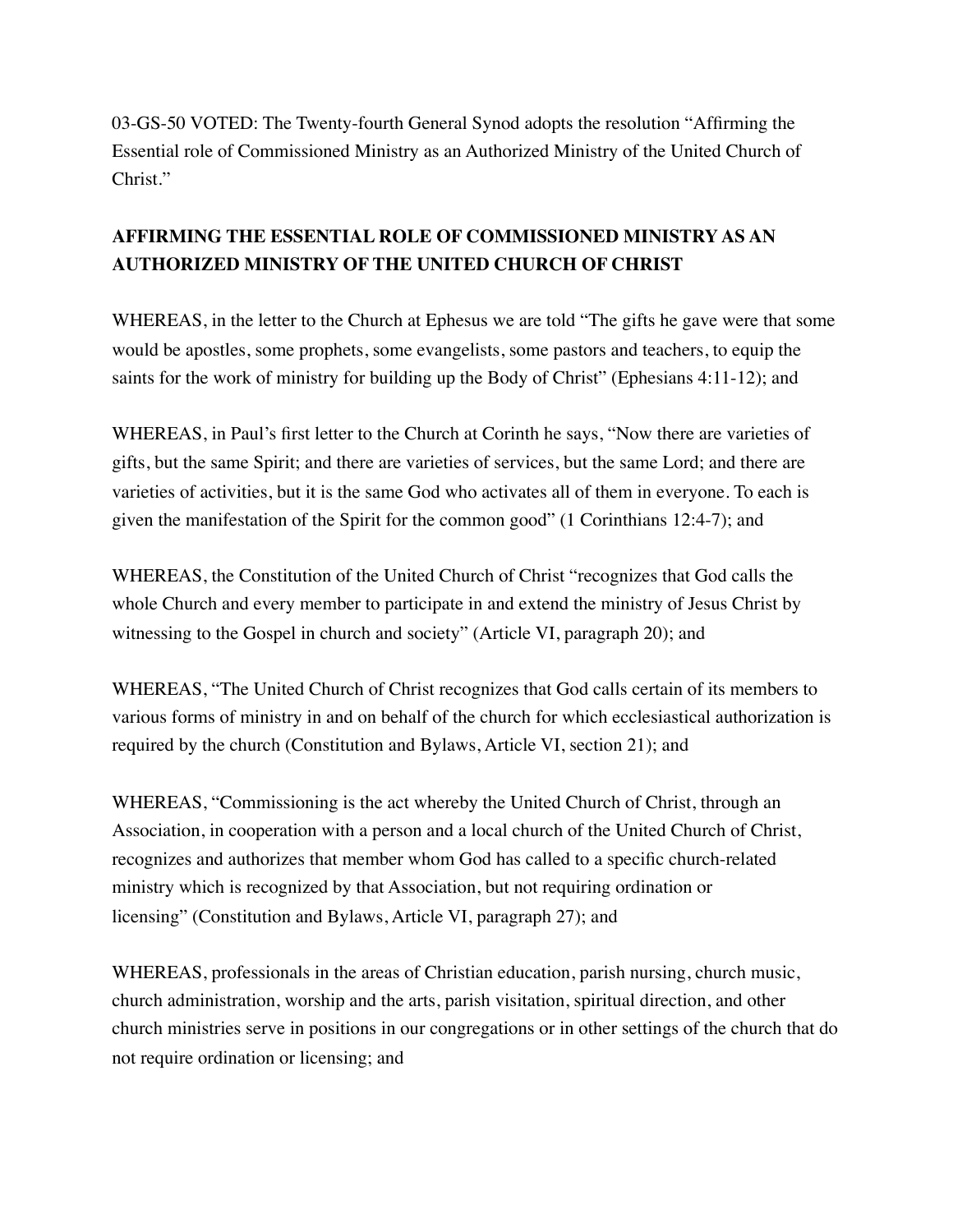WHEREAS, these ministries are vital for the faith formation, continued spiritual growth, and empowerment of the children, youth, and adults of our local churches to live as a people of faith in an ever-more-volatile society and are undertaken on behalf of the entire United Church of Christ.

THEREFORE LET IT BE RESOLVED, that the Twenty-fourth General Synod reaffirms, emphasizes, and celebrates the essential role of commissioned ministry as an authorized ministry in the United Church of Christ, as one that seeks to empower lay persons through the granting of ecclesiastical authority and standing to those individuals who have demonstrated a call from God to specific ministries for which they have gained the credentials required by the authorizing Association or Conference and in which they will serve a calling body that will enter into covenant with the authorizing Association or Conference; and

LET IT BE FURTHER RESOLVED, that in so recognizing and affirming the essential role of commissioned ministry as an authorized ministry in the United Church of Christ, the Twentyfourth General Synod requests that the Parish Life and Leadership Ministry Team of Local Church Ministries works intentionally and as needed to increase knowledge and awareness about commissioned ministry with committees on the ministry in the various Conferences and Associations so that they are able to provide adequate assistance and support of candidates for commissioned ministry, including a period of mentorship and preparation that is patterned after the "In Care" process used with candidates for ordination, for the length of time deemed appropriate for the discernment and commissioning process to evolve effectively; and

LET IT BE FURTHER RESOLVED, that the Twenty-fourth General Synod requests that the Parish Life and Leadership Ministry Team of Local Church Ministries undertakes a diligent effort to determine how best to provide support and assistance on commissioned ministry to all interested parties and to undertake a study of commissioned ministry as it is currently being lived out in order to ascertain how best to provide that support and assistance; and

LET IT BE FURTHER RESOLVED, that the Twenty-fourth General Synod recommends that all professionals living out a call from God through their service in the various settings of the church in positions that do not require ordination or licensing should seek the recognition and authorization of their calls through the process for commissioned ministry, providing they possess the credentials deemed necessary for said authorization; and